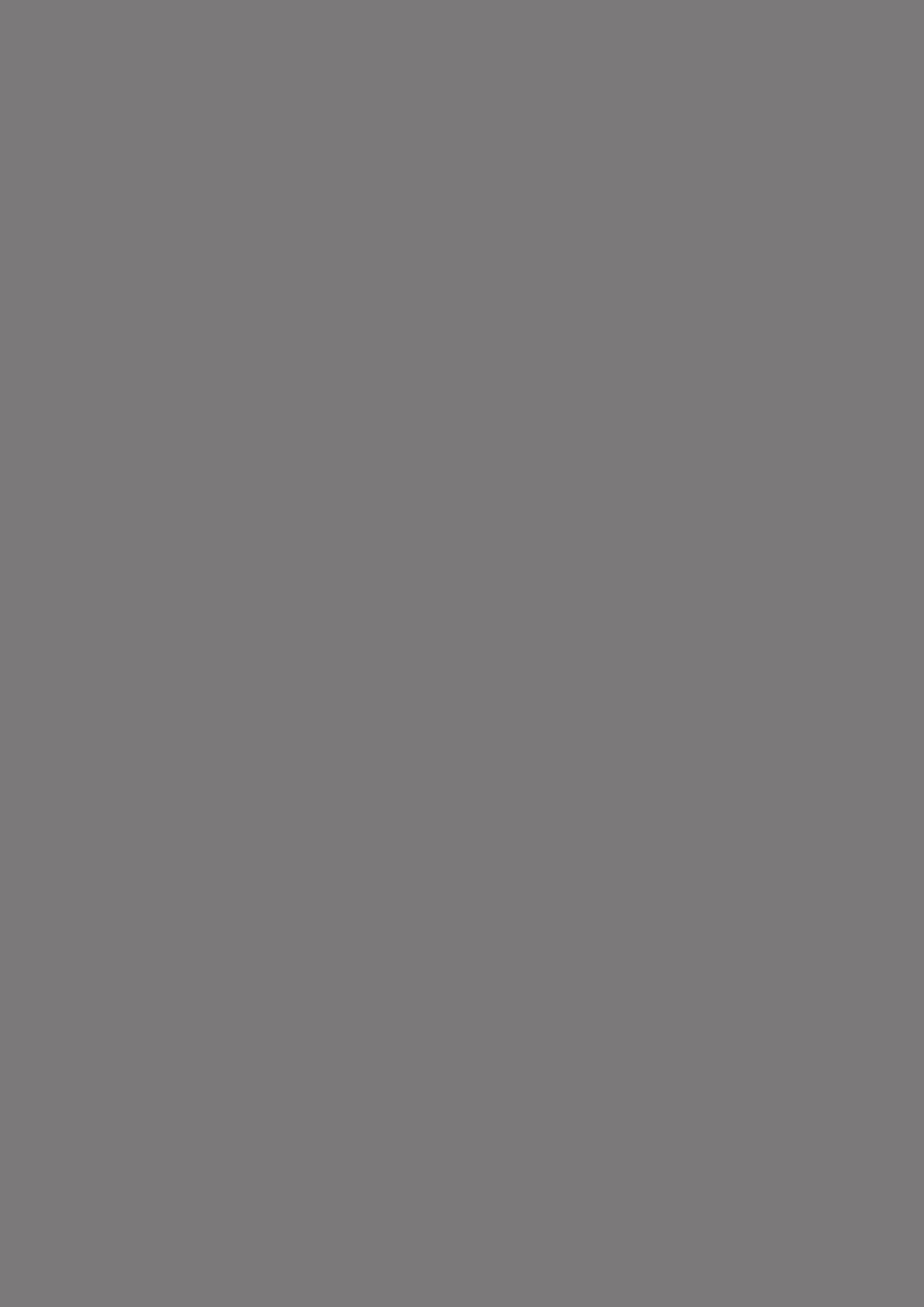## Laryngeal Microsurgery with Scanner-Assisted CO<sub>2</sub> Laser

Dr. Stefano Dallari, Dr. Domenico Durso, Dr. Giorgio Zaraca, Dr. Piergiorgio Pasqualini Complex Operative Unit of Otorhinolaryngology (Dr. Stefano Dallari) Hospital A. Murri, Fermo (Italy)

#### **Introduction**



lince the early 70's when Strong and Jako first introduced the  $CO<sub>2</sub>$ laser for treating laryngeal lesions, this surgical technique has evolved on a

par with laser systems and special accessories.The ongoing technological progress of the CO $_{\textrm{\tiny{2}}}$  laser and the development of pulsed emission modes now make it possible to ablate tissues while limiting thermal damage and ensuring optimal preservation of the treated anatomical structures. The introduction of a robotic laser beam scanning system that works in synergy with the pulsed laser mode enables safer and more accurate laser applications in laryngeal surgery.

In parallel with this technological development, there has also been an increase in the basic knowledge about the microanatomy, the physiology of speech and the pathophysiology of vocal cord disorders.

The use of CO $_{\textrm{\tiny{2}}}$  laser in endoscopic laryngeal operating techniques offers considerable advantages, namely:

- Surgery performed through natural routes (transoral in direct micro laryngoscopy)
- Reduced tissue trauma
- Reduced local and general morbidity
- Rapid post-op recovery (shorter hospitalisation)
- Functional results comparable with those obtained with phonosurgical techniques using cold instruments
- With correct indications, oncological results comparable with those obtained with external surgery.



**Figure 1**. Ablation figures that can be selected

### **The Evolution of CO<sub>2</sub> Laser**

New goals can now be attained with the introduction of new innovative  $\mathsf{CO}_2$  laser sources with high peak powers and pulse management that ensure complete and flexible control of ablation depth, minimising heat damage to the surrounding tissues.

The new frontier in  $CO<sub>2</sub>$  laser microsurgery is represented by the combination of a pulsed emission mode and dedicated scanning system capable of moving the beam in the tissue at a controlled speed with dwell times reduced to a few microseconds, further limiting lateral heat damage to healthy tissues. In effect, the HiScan Surgical scanner produces surface cutting or ablative figures that guarantee a precision impossible to achieve freehand, in addition to restricting lateral heat damage as a result of the reduced dwell time. The cutting and ablation depth can also be preset and controlled from the LCD panel, maximising preservation of healthy tissues and enhancing control and safety during surgery.



**Figure 2**. SmartXide<sup>2</sup> laser system.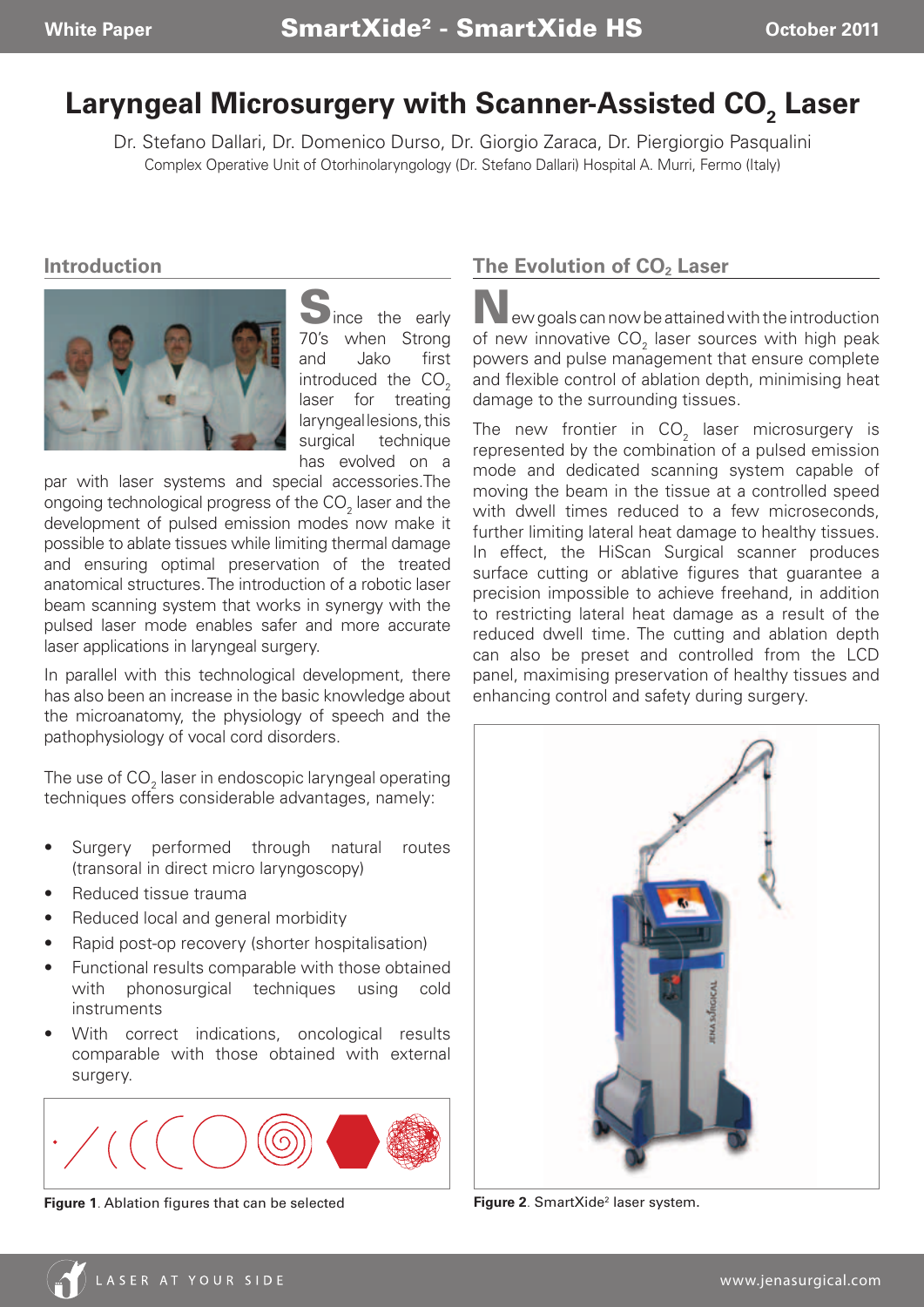#### **Materials and methods**

In order to assess the potential and benefits of this new CO $_{\textrm{\tiny{2}}}$  laser and robotic scanning system, 36 patients were treated, 23 suffering from benign laryngeal lesions and 13 from malignant laryngeal lesions. All were subjected to CO $_{_2}$  laser treatment with direct micro-laryngoscopy using the SMARTXIDE laser systems, EasySpot micromanipulator and robotic HiScan Surgical system at the Otorhinolaryngology Department of Fermo Hospital (Italy).

In the pre-op work-up all patients underwent:

- A complete ENT examination
- Video laryngostroboscopy
- A phoniatric assessment.

Surgery was performed under direct micro-laryngoscopy with general anaesthesia via oraotracheal intubation using anaesthesiological tubes for laser surgery, and in full compliance with all current protection standards.

#### **Analysis of surgical case studies**

#### *Benign lesions:*

**T** he CO<sub>2</sub> laser was used in the same way as classic phonosurgical techniques with "cold" instruments. A further aim was to acquire specific experience with the SmartXide model and robotic laser beam system in order to assess its use in these diseases. In order to limit the thermal damage to tissues, a power of 6-8 W in emission mode SP (Super Pulse) was used. This can generate peak powers of hundreds of watts with pulse lengths of a few microseconds. The HiScan Surgical scanning system was also used in order to increase the speed and precision of execution thanks to the controlled movement of the beam. An application time on the tissue (dwell time) of 0.2 ms was used to further reduce the thermal effect of laser, enabling a faster and better functional recovery after surgery. Under certain conditions the use of the scanner allows safer use of lasers, with the ability to predetermine and control the depth of ablation. In fact, in 6 cases of laryngeal edema, the use of a predetermined depth of ablation per pass of 0.15 mm and a dwell time of 0.6 ms produced a very precise and controlled excision of the lesion, preventing the risk of complete ablation of all tissues, including the healthy ones. Phonosurgical patients were managed in compliance with a pre- and post-op rehabilitation protocol.



**Figure 3**. SmartXide HS laser system.

### **Type of lesions treated: Total number of patients : 36**

#### BENIGN LESIONS: 23 (63%)

- Polyps: 7 (30%)
- • Oedemas: 6 (27%)
- • Leukoplakias: 4 (17%)
- Nodule: 2 (9%)
- Papillomas: 2 (9%)
- $Cysts: 1 (4%)$
- V.C. paralysis in adduction: 1 case (4%)

MALIGNANT LESIONS: 13 (37%) Squamous cell carcinomas 13 *T1: 9 cases*

- Type I cordectomy: 2 cases
- Type II cordectomy: 5 cases
- Type III cordectomy: 2 cases *T2: 3 cases (N0)*
- Type V cordectomy: 3 cases *T3: 1 case (N0)*
- Enlarged hemilaryngectomy

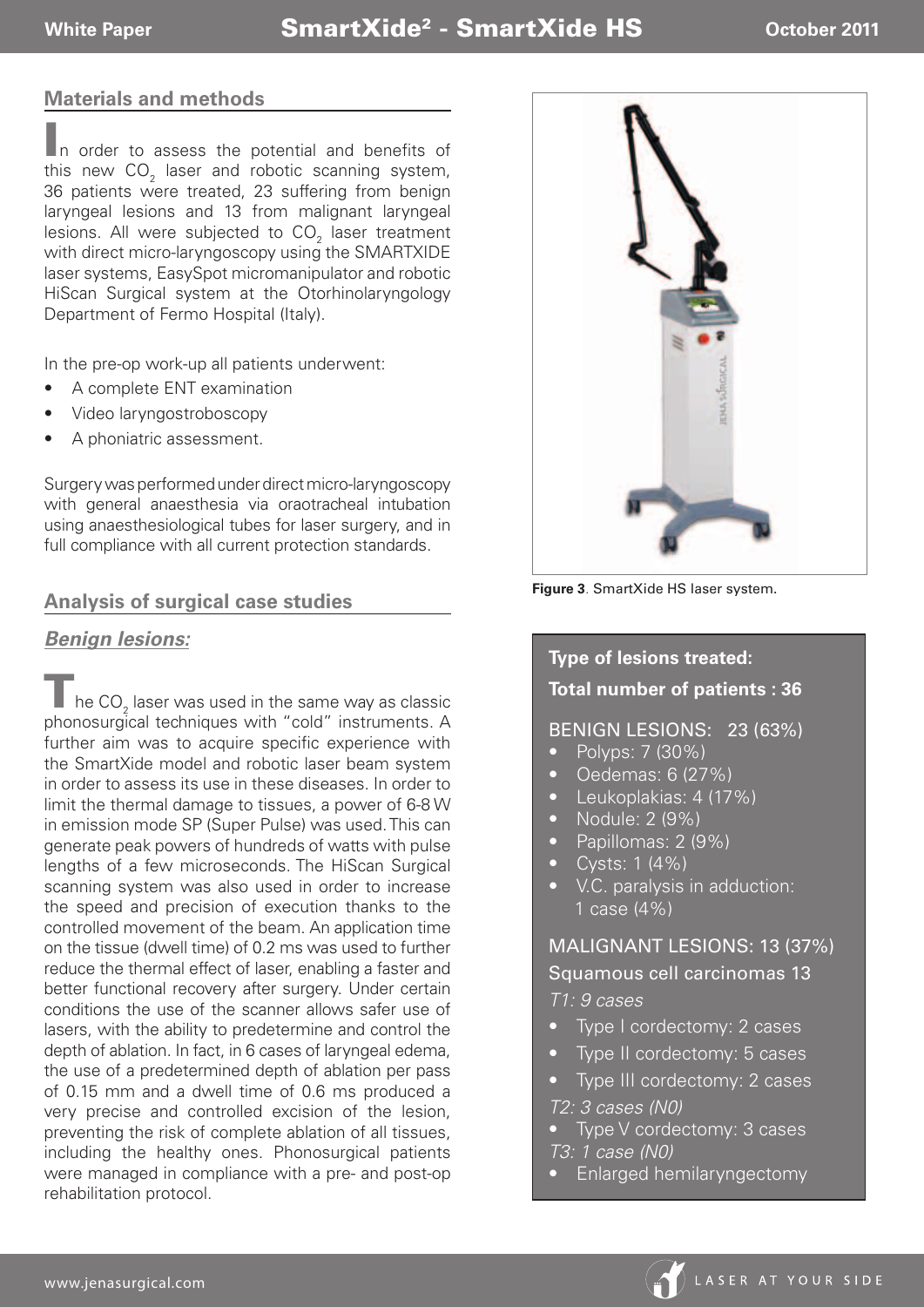



**Figure 4**. **(A)** Polyp of the left vocal fold; **(B)** 3 months follow-up



**Figure 5**. **(A)** Squamocellular carcinoma (T3); **(B)** 6 months follow-up



**Figure 6**. **(A)** Squamocellular carcinoma (T1a); **(B)** 12 months follow-up

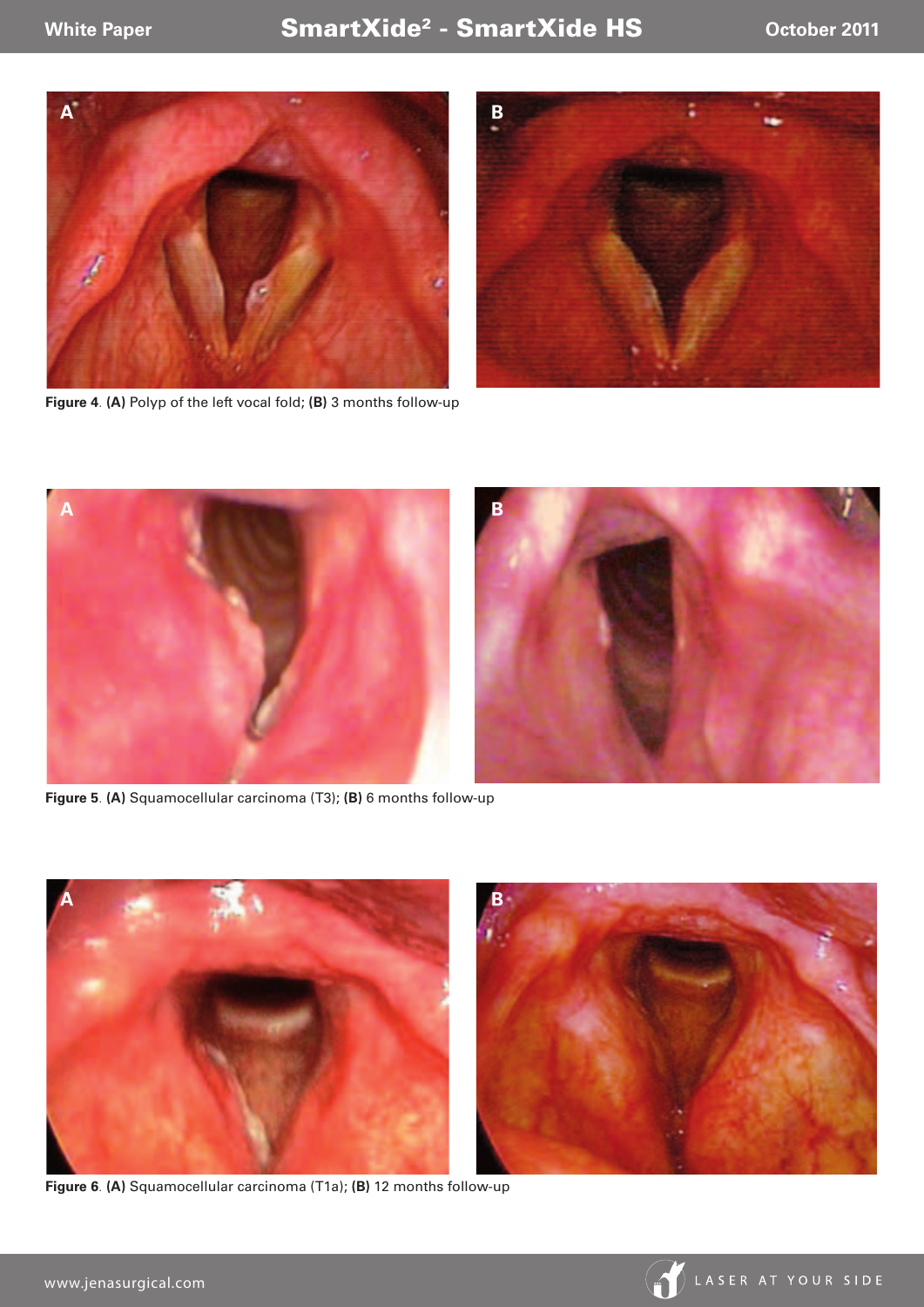#### *Assessment of the results:*

he phonatory results were fully compliant with those obtained in similar situations using the classic phonosurgical technique. The laser also enables closure of small-medium blood vessels during cutting, thus creating a bloodless operating field.

Limited oedematous reaction and rapid functional healing times were also clearly evident.

In one case of cordoarytenoidectomy for treatment of a bilateral cordial paralysis in adduction, the result was positive with removal of the protective tracheotomy on the second day, with immediate and significant functional improvement (motor fatigue, functional respiratory tests) without any problems linked to postop oedema.

#### *Malignant lesions:*

se of the SP mode with average power of 6-8W in surgical oncology, has been useful in order to maximize the effect of ablative laser thanks to high peak power. The use of the scanning system HiScan Surgical, has made faster and more precise surgical sessions with the ability to use the figure of a linear scan with an adjustable size (6.3 mm max) in each case. In cases where it was necessary to use the laser near the surgical instruments or near the laryngoscope, the figure of an arch curve scan (3 / 10) proved to be useful to preserve more healthy tissue and prevent any consequential exposure and incidental reflections from the laser. A total of 13 patients were treated of whom 9 T1, 3 T2 and 1 T3.

Case T3 was an elderly patient (78) with a left cordoventricle-commissural carcinoma and laryngeal hypomotility. A pre-op CT scan with medium contrast was performed in all patients. In cases of significant tissue excision and/or unfavourable anatomy of the patient's head and neck, a protective cervicotomy was performed (tracheotomy incision with preparation of the anterior tracheal wall, without opening it). All the patients underwent a post-op video laryngostroboscopic ENT examination, and phoniatric

assessment at gradually increasing intervals with a follow-up varying from 5 to 23 months.

#### *Assessment of the results:*

There was no evidence of the disease (NED) in all T1 patients. In two cases, a surgical revision was performed on hyperplastic lesions that had reformed and the results were histologically negative. Of the three T2 patients, one is NED (8 months). In another case (right cordo-commissural carcinoma), after six months there was evidence of a malignant left hypopharangeal carcinoma, treated with total hemipharyngolaryngectomy followed by radiotherapy. This patient is now NED (8 months). One patient (female, 63, right vocal cord and arytenoid laryngeal surface) developed a relapse on the residual arytenoid four months after laser type V cordectomy and was treated with supracricoid hemipharyngolaryngectomy, omolateral neck dissection and radiotherapy. This patient is now NED (12 months), without tracheotomy and eating normally. The T3 patient is NED (15 months).

#### **Conclusions**

 $\blacksquare$  he absence of any intra- and post-op complications and the clinical results obtained with the Jena Surgical  $\mathrm{CO}_2$  laser, the micromanipulator of the EasySpot series and Surgical HiScan, demonstrate the safety, ease of use and efficiency of this surgical system in Transoral Laryngeal Microsurgery (TLM). The scanning system, HiScan Surgical, has allowed the use of lasers in a simple and secure way with the ability to predetermine and control the depth of ablation (0.1 mm to 2 mm) and to reduce the lateral thermal damage due to reduced application time on the tissues (0.2 ms min.). The unique and intrinsic ability of the laser to close small-medium diameter blood vessels during cutting significantly reduces bleeding, thus making the operation simpler and faster and also minimising the risk of relapses in the case of oncological surgery.

*Thanks to Dr. Luca Giannoni and Riccardo Stocchi for their technical and scientific support.*